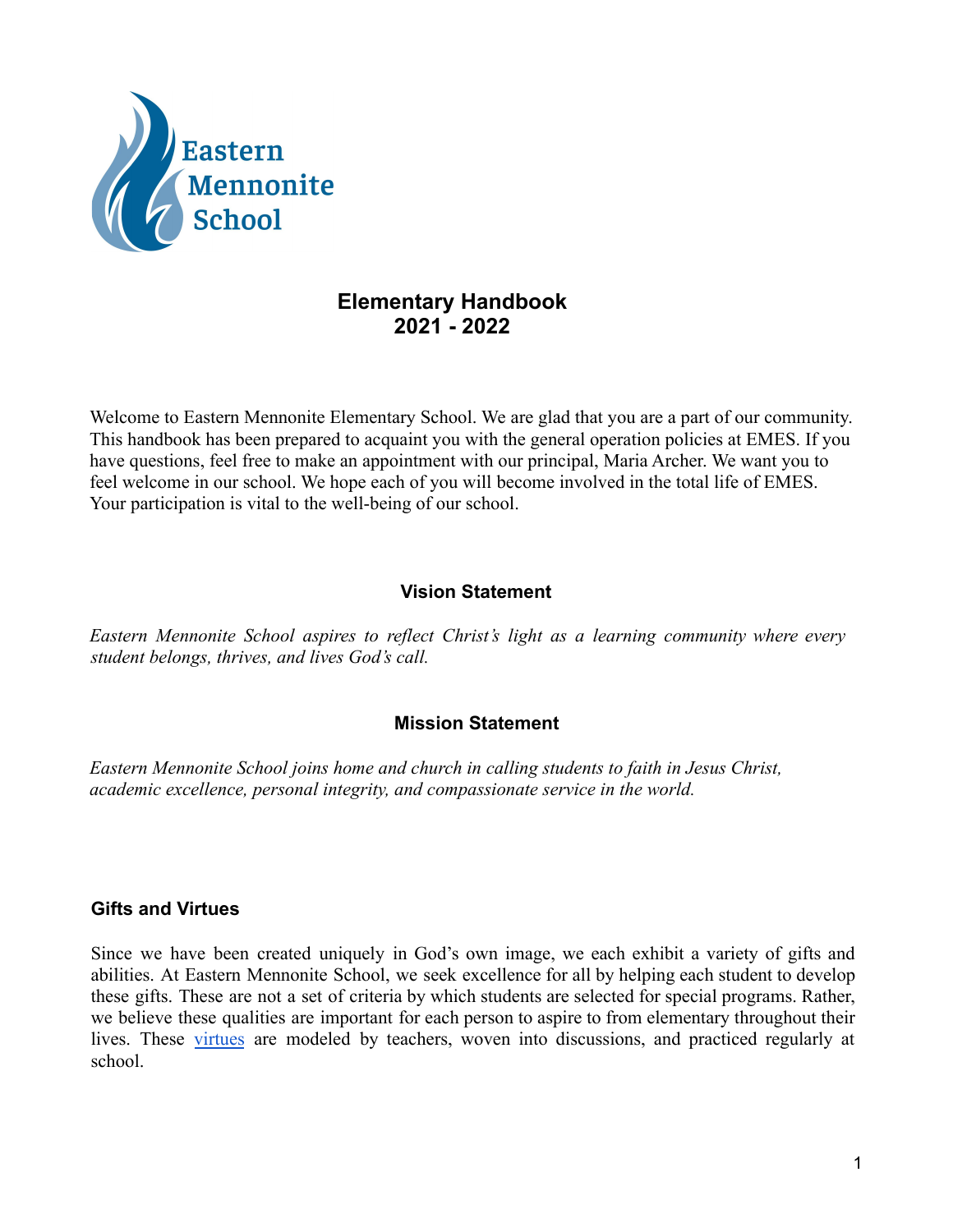# **EMS Administrative Structure**

#### **Strategic Leadership Team**

| Head of School               | Paul Leaman    |
|------------------------------|----------------|
| Director of Academics        | Patsy Seitz    |
| Director of Advancement      | Andrea Wenger  |
| Director of Business Affairs | Mike Stoltzfus |
| High School Principal        | Justin King    |
| K-8 Principal                | Maria Archer   |

## **Other Administrative Roles**

| <b>Elementary Teacher Leader</b> | Heidi Byler        |
|----------------------------------|--------------------|
| <b>Elementary Office Manager</b> | Jennifer Stoltzfus |
| <b>Business Office Manager</b>   | Chris Eberly       |
| <b>Accounting Specialist</b>     | Susan Hardy        |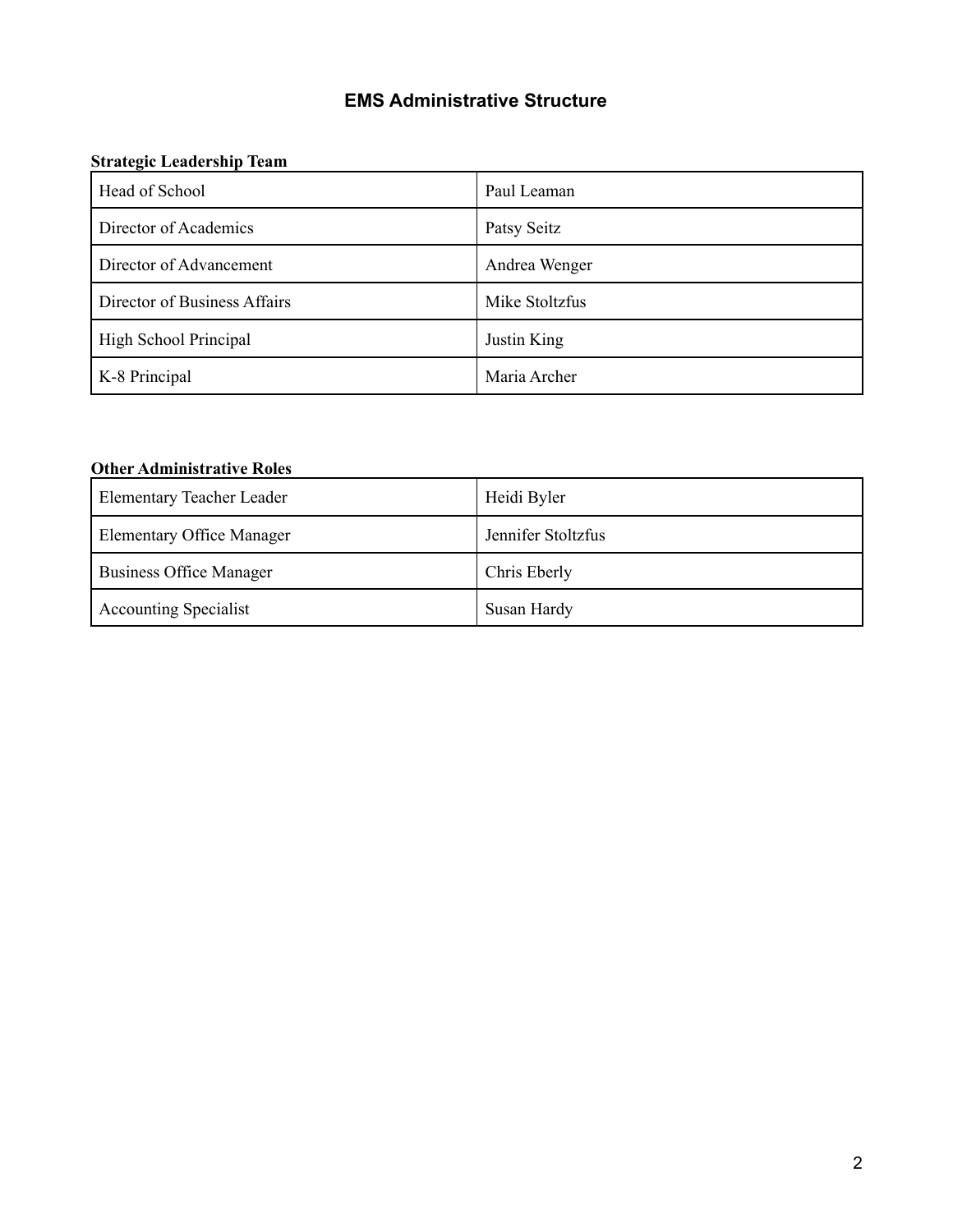# **Table of Contents**

| <b>After School Care</b>                   | 5                       |
|--------------------------------------------|-------------------------|
| <b>Athletics</b>                           | 5                       |
| <b>Attendance and the School Day</b>       | 5                       |
| <b>Back to School Night</b>                | 5                       |
| <b>Behavior Guidelines</b>                 | 6                       |
| <b>Birthdays</b>                           | 6                       |
| <b>Class Parent Representative</b>         | 6                       |
| Communication                              | 6                       |
| <b>Crisis Alert</b>                        | $\overline{\mathbf{7}}$ |
| Curriculum Overview - see appendix A       | $\overline{7}$          |
| <b>Drama</b>                               | $\overline{\mathbf{7}}$ |
| <b>Dress</b>                               | $\overline{7}$          |
| <b>Drop-Off and Pick-Up</b>                | $\overline{7}$          |
| <b>Elementary Counseling Program</b>       | 8                       |
| <b>Emergency Drills</b>                    | 9                       |
| Faith Building Philosophy - see Appendix A | 9                       |
| <b>Field Trips</b>                         | 9                       |
| <b>Financial Information</b>               | 9                       |
| <b>Gatherings</b>                          | 10                      |
| <b>Homework</b>                            | 10                      |
| <b>Illness or Injury at School</b>         | 10                      |
| <b>Inquiry Night</b>                       | 10                      |
| Library                                    | 10                      |
| <b>Lost and Found</b>                      | 11                      |
| Lunch                                      | 11                      |
| <b>Medicine and First Aid</b>              | 11                      |
| <b>Parent Night</b>                        | 11                      |
| <b>Parent Teacher Conferences</b>          | 11                      |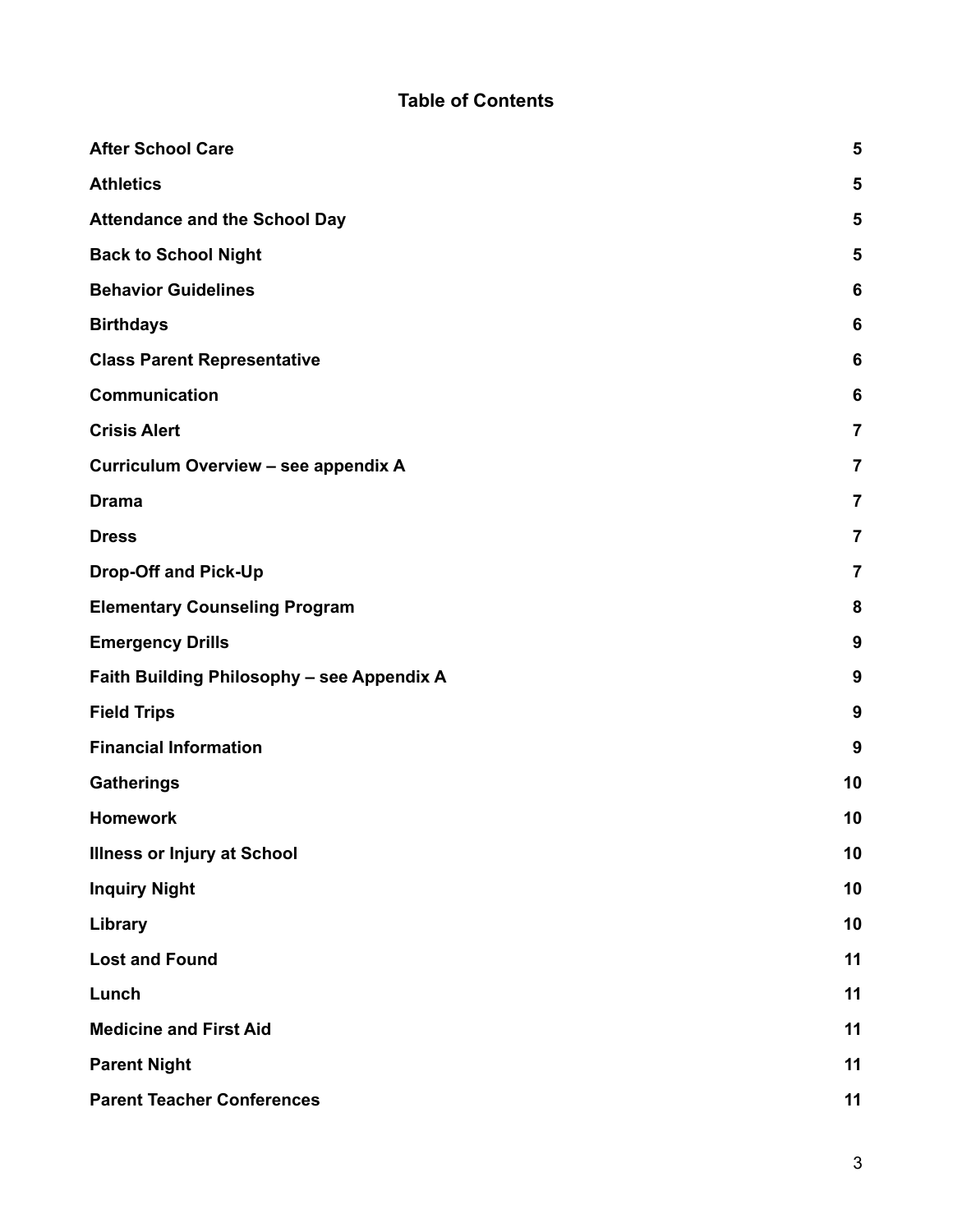| <b>Parent Teacher Fellowship - PTF</b>               | 12 |
|------------------------------------------------------|----|
| <b>Privacy Statement</b>                             | 12 |
| <b>Progress Reports</b>                              | 12 |
| <b>Readmission</b>                                   | 12 |
| <b>School Closings</b>                               | 12 |
| <b>Snacks</b>                                        | 12 |
| <b>Specialty Class Descriptions - see Appendix C</b> | 13 |
| <b>Supply Lists</b>                                  | 13 |
| <b>Testing</b>                                       | 13 |
| <b>Transfers/Withdrawals</b>                         | 13 |
| <b>Visitors</b>                                      | 13 |
| Yearbook                                             | 13 |
| <b>EMES Curriculum Overview</b>                      | 14 |
| <b>Faith Building Philosophy</b>                     | 15 |
| <b>Specialty Class Descriptions</b>                  | 16 |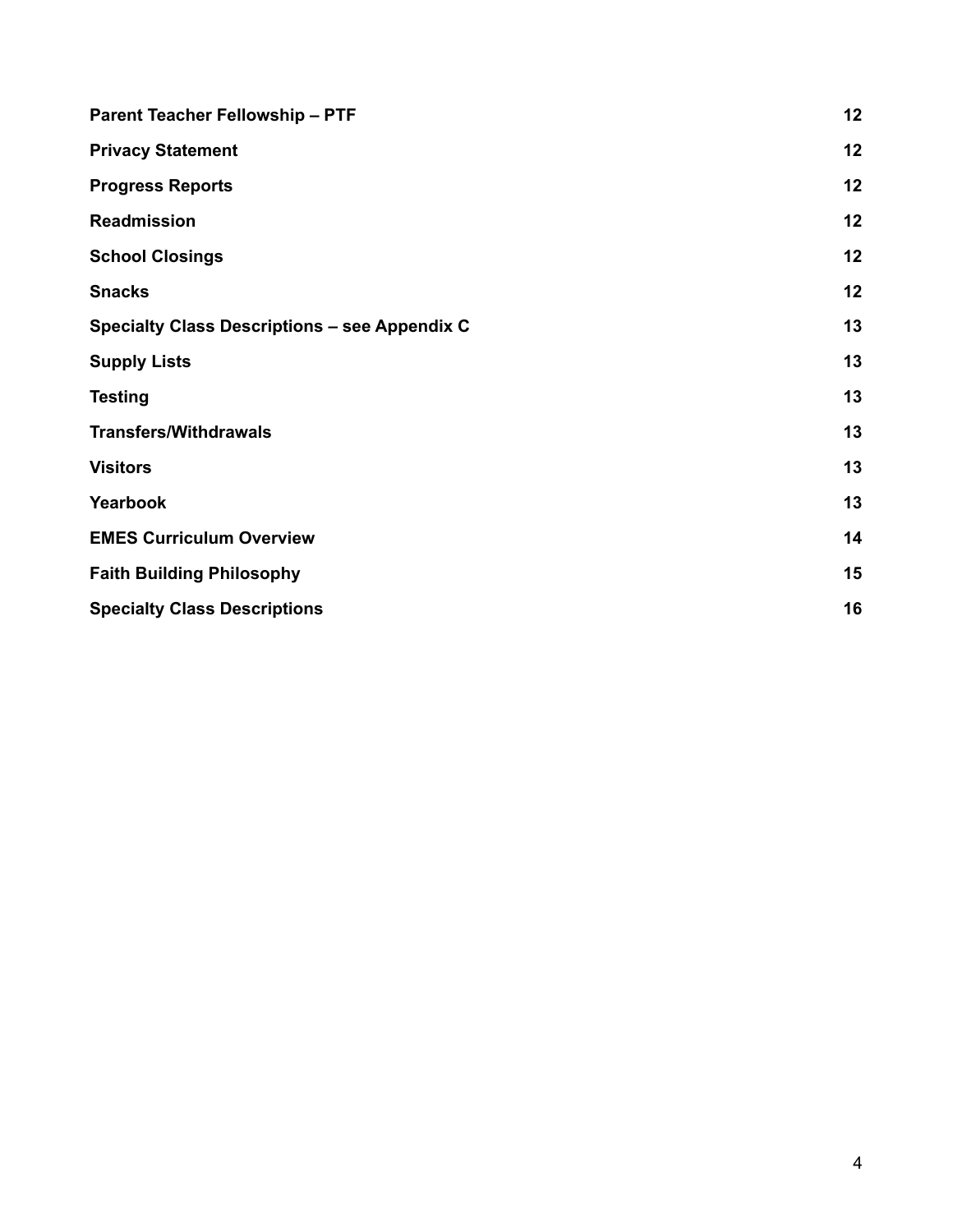## <span id="page-4-0"></span>**After School Care**

The EMS After School Care Program provides parents a safe and wholesome environment for children until 5:30 p.m. each day. ASC services are preserved for EMS students in grades K-5. More specific information about the daily schedule and fees can be found on the After School Care Google form.

## <span id="page-4-1"></span>**Athletics**

EMES is part of the Blue Ridge Area Athletics Association. This league was formed primarily to give younger students exposure to team play. The two seasons include fall soccer and winter basketball. The focus is on the basic skills and allowing the players to experience being part of a team. Teams are coached by parents and officiated by either parents or high school students. Practices are generally once a week with games scheduled on Saturdays.

## <span id="page-4-2"></span>**Attendance and the School Day**

School Day: The school day begins at 8:30 a.m. and ends at 3:00 p.m. Students may enter their classrooms at 8:00 a.m. each morning. If there is a need for an earlier drop-off time, you may contact the EMES front office.

Attendance: Regular attendance is essential to success in school for children of all ages. **Please make sure your child arrives at school no later than 8:30 a.m.** Classes often begin each day with choice time or morning independent work; this is an important time for students to settle in and get prepared for the day. If your child arrives at school late (after 8:30 a.m.), please enter through the elementary main office and sign them in.

Absences: When a student misses school, the parent/guardian should call the elementary office in the morning (540) 236-6001 to let the school know of the absence. Although it is difficult to recreate the lesson that a child experiences when in class, teachers will do their best to have work ready for a parent to pick up by 3:30 p.m. of the missed day. It is preferred that teachers are notified ahead of time when possible. The school calendar provides an academic break during Christmas and Spring Vacations. Families are strongly encouraged to take vacation trips during those times rather than when school is in session. However, we know that sometimes this is unavoidable. If you know your child will miss a significant amount of time because of a family trip, please let us know as soon as possible. In these cases, teachers will need at least a week ahead to prepare work to be completed outside of class.

Early Dismissals: When your child needs to leave early during the school day, please email the teacher or call the office. We will do our best to have your child ready for pickup in the EMES office.

Late Arrivals: When your child arrives late, after 8:30 am, please enter the elementary office and sign them in.

#### <span id="page-4-3"></span>**Back to School Night**

Back to School Night is organized by the PTF. This event is an informal time when students can visit their classrooms, find their cubbies, and become reacquainted with their friends and teachers. This is a great way for new students to become familiar with the EMES environment, and for their classmates to welcome them.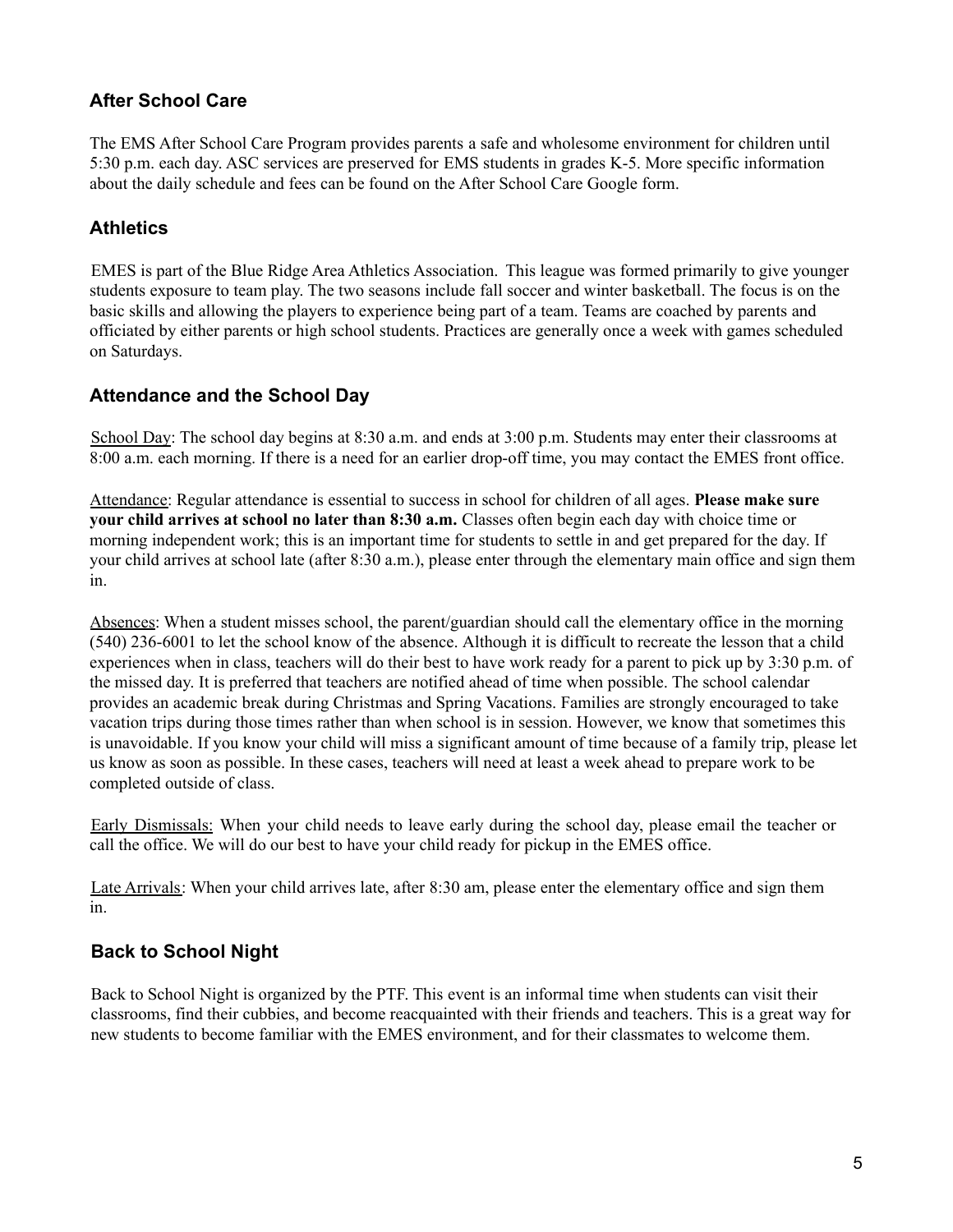## <span id="page-5-0"></span>**Behavior Guidelines**

We believe that all students have the right to a safe learning environment. Therefore, we expect each person to be treated with respect and dignity and to respect God and God's creation. The teachers model positive behavior and include the students in daily discussions about what it means to be a member of a respectful community.

We believe that children need to be a part of setting class guidelines. Although the school has overarching guidelines and expectations of the community members, individual classes take time each fall to develop more specific expectations for their classroom. When students are a part of the development of guidelines, they are more invested in making sure they are followed. Throughout the year, time is taken for students to review the guidelines and evaluate the class' adherence to them.

Conflicts are a part of everyday life. The school community works at solving conflicts in school peacefully. Each class takes time throughout the school year to learn and develop skills that are needed to resolve conflicts in a restorative way. The peace building class, once a week, reinforces these skills and values. If students fail to respect classroom or school expectations, teachers will have a private conversation with the student to help guide them. If the behavior continues, teachers may use a variety of strategies such as, moving the student to a different location, giving a logical consequence, or communicating with the parent. If the support of the administration is needed, a conference may be called for the student, teacher, principal, and the parent. We believe that by working together as a team, these behavioral issues can be resolved in a positive way.

Hate speech and physical aggression are taken seriously at EMES and will be addressed right away. We believe that elementary school is a good time for all students to be aware of ways that people are hurt or excluded. These behaviors are addressed clearly and with care for all parties.

## <span id="page-5-1"></span>**Birthdays**

Birthdays are special times for our students. We invite parents to eat lunch with their children on their birthday. Parents may also choose to bring a snack for their child's classmates on his/her birthday. Parents should communicate with the teacher to coordinate a time for this snack. We encourage healthy snacks during this time.

#### <span id="page-5-2"></span>**Class Parent Representative**

Each class has one or two parent representatives. These representatives assist teachers or elicit assistance from other parents with events as needed, encourage interaction of families outside the classroom, coordinate parent drivers for field trips, and help to coordinate one school-wide function or community event.

## <span id="page-5-3"></span>**Communication**

A weekly newsletter is published from the office and distributed through email. It contains information for the school-wide community. In addition, each classroom teacher publishes a newsletter or calendar regularly, giving more detailed information about curriculum and class projects. The office newsletters are sent weekly by e-mail. Classroom newsletters are sent by e-mail and/or hard copy. We believe that parents play an important role in a child's education. Parents often have helpful information to share about their children. Our doors are open, and we welcome your communication with us. If you have a question or concern about your child, please contact the classroom teacher first. If the issue cannot be resolved, then make an appointment to meet with the principal. A joint meeting by all three parties can be arranged as well.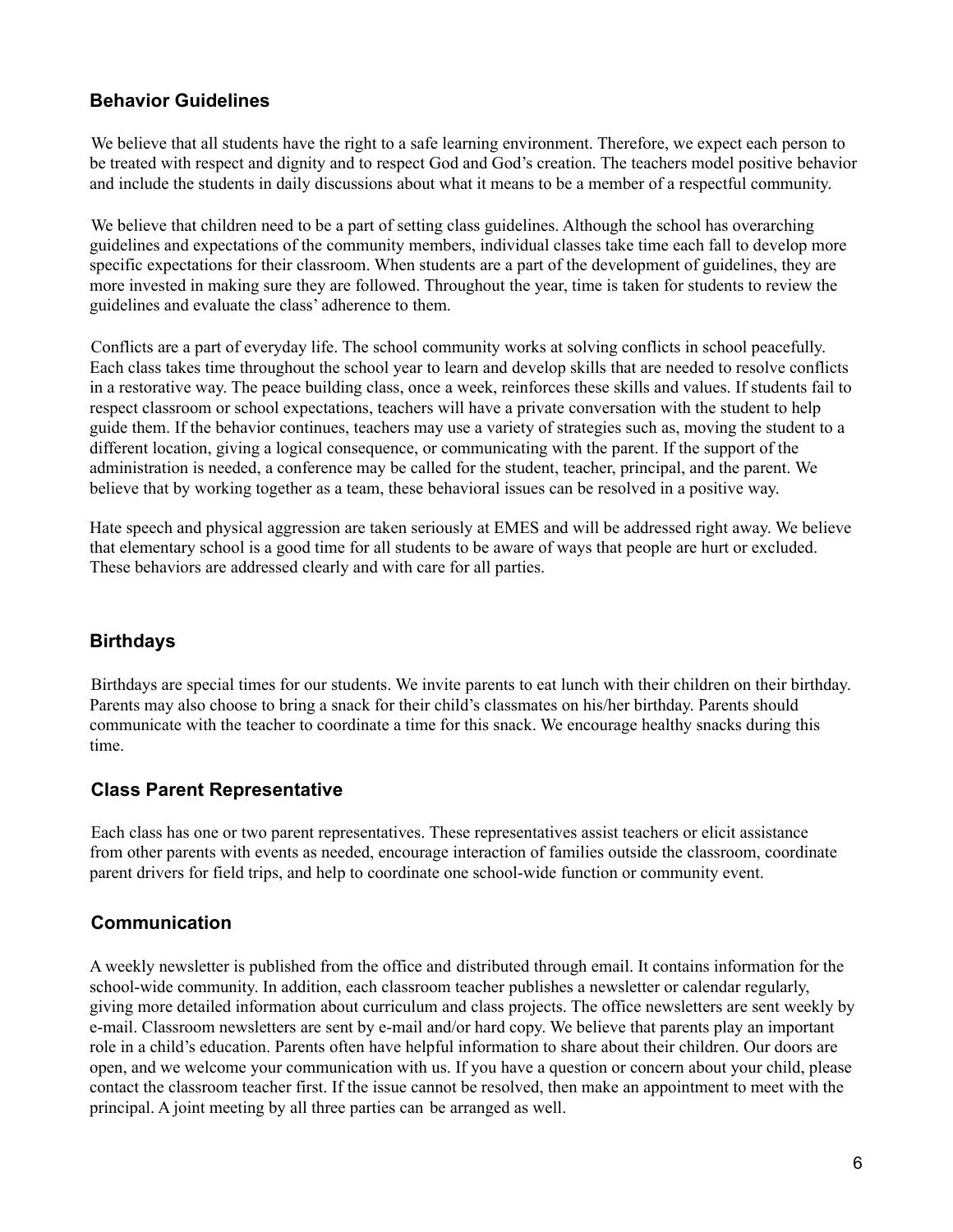## <span id="page-6-0"></span>**Crisis Alert**

In the event of a school-wide crisis, we will communicate with families by way of our Emergency Text Alert system. There will be the opportunity for families to sign up for this service at the beginning of the school year.

#### <span id="page-6-1"></span>**Curriculum Overview –** *see appendix A*

## <span id="page-6-2"></span>**Drama**

All fourth and fifth graders participate in a Dessert Theater during the winter months. Dessert Theater is an evening performance where students perform one or two plays with their classmates and dessert is served to the audience. Practices will take place during the school day. The purpose of this event is to give students the opportunity to experience practicing and performing on stage. Informal drama presentations are integrated throughout the curriculum at all grade levels.

## <span id="page-6-3"></span>**Dress**

Students should dress comfortably and in "weather appropriate" clothing. Writing on some t-shirts can be offensive; students and parents should keep this in mind when choosing clothing to wear to school.

In order to participate in P.E. and music classes, all students should have a pair of sneakers each day. If students don't wear sneakers to school, they should bring a pair of sneakers to change into before P.E. class begins.

Students at EMES will play outside every day if possible; they will also have art class twice a week. Therefore, keep this in mind as your child dresses for school as clothes may get dirty with daily work and play.

During the graduation ceremony, fifth graders wear dressier clothing; other students may choose to dress more formally as well. Any question about dress can be directed to your child's teacher.

## <span id="page-6-4"></span>**Drop-Off and Pick-Up**

Our school day begins at 8:30 a.m. Teachers will be in the classrooms ready for students by 8:00 a.m. School dismisses at 3:00 p.m. If your work schedule necessitates that you drop off your child earlier than 8:00 am, please contact the principal to arrange an earlier drop-off.

When dropping off your child in the morning, please pull in the gym parking lot and drive around to the bridge. There will always be an adult there to greet your students each morning.

#### For safety reasons, please do not pass the car in front of you unless you are directed to do so.

When picking up your child at the end of the day, use the same procedure. Students will be gathered outside near the bridge. As you drive around, a teacher will make sure your student gets into your car safely. Please remain in your car while the student is loaded, as to keep the line moving.

It is important to be on time for your child's pickup. If a late arrival is unavoidable, please call the school and we will send your child to the After School Program until you can pick them up. If 3:00 p.m. will be a difficult pickup time for you on a regular basis, you may want to consider the flexible pickup option for after school. See more information in the After School Program section of this handbook.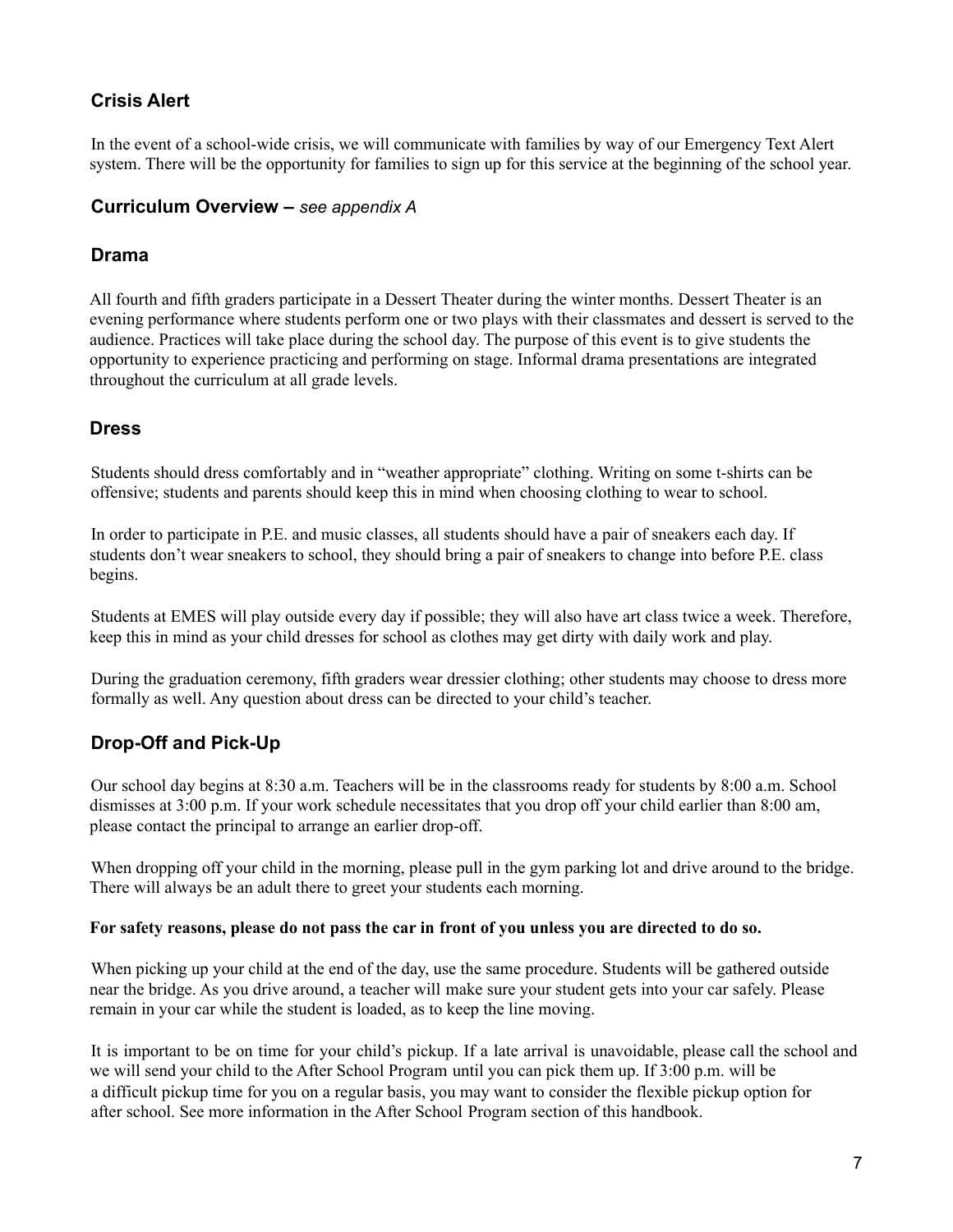Please inform anyone who is picking up or dropping off your child of the drop-off and pick-up procedures. This prevents any confusion. If there is a change in who is picking up your child, please call the office, and they **will notify the teacher. Emails are not checked regularly during the school day.** A call ensures that the teacher knows how the child is getting home from school.

#### <span id="page-7-0"></span>**Elementary Counseling Program**

The goal of the counseling program at Eastern Mennonite Elementary School is to assist students in social emotional learning and personal/social development through individual and group counseling as well as classroom lessons. This is a coordinated effort by faculty, staff, and parents under the direction of the counselors and principals.

There are many reasons a student might see a school counselor. Personal/social counseling assists students in developing a greater understanding of themselves as they relate to the community around them, supports healthy and wise choices, and provides support in resolving conflicts.

#### Individual Counseling

School counselors assist in helping students work through their unique requests or concerns. While EMS does not provide long term weekly counseling, connections and referrals can also be made with professional community mental health counselors as ongoing psychological needs are necessitated.

#### Group Counseling

Group counseling may be provided surrounding specific themes of social emotional development or other identified areas of interest or assessed needs. Parents/guardians are notified prior to any multi-session group counseling.

#### Classroom Counseling Lessons

Counselors work collaboratively with teachers to develop and bring curriculum into the classroom. Topics relate to students'social emotional development.

#### Access

Students may request an appointment with a counselor. Parents and teachers may call or email counselors if they would like to request an appointment for their student. Alternately, counselors may request to see a student if a counselor becomes aware of a need.

#### Confidentiality Statement

At all times we seek to work with and honor parental involvement. All concerns of students and/or their families are met with appropriate and careful confidentiality. Where there exists perceived threat of harm to self or others, additional protective procedures will also be followed. When necessary, other professional counsel will be obtained.

#### Opt-Out

If parents choose not to have their student participate in personal/social counseling or multi-session group counseling, parents should notify the school in writing.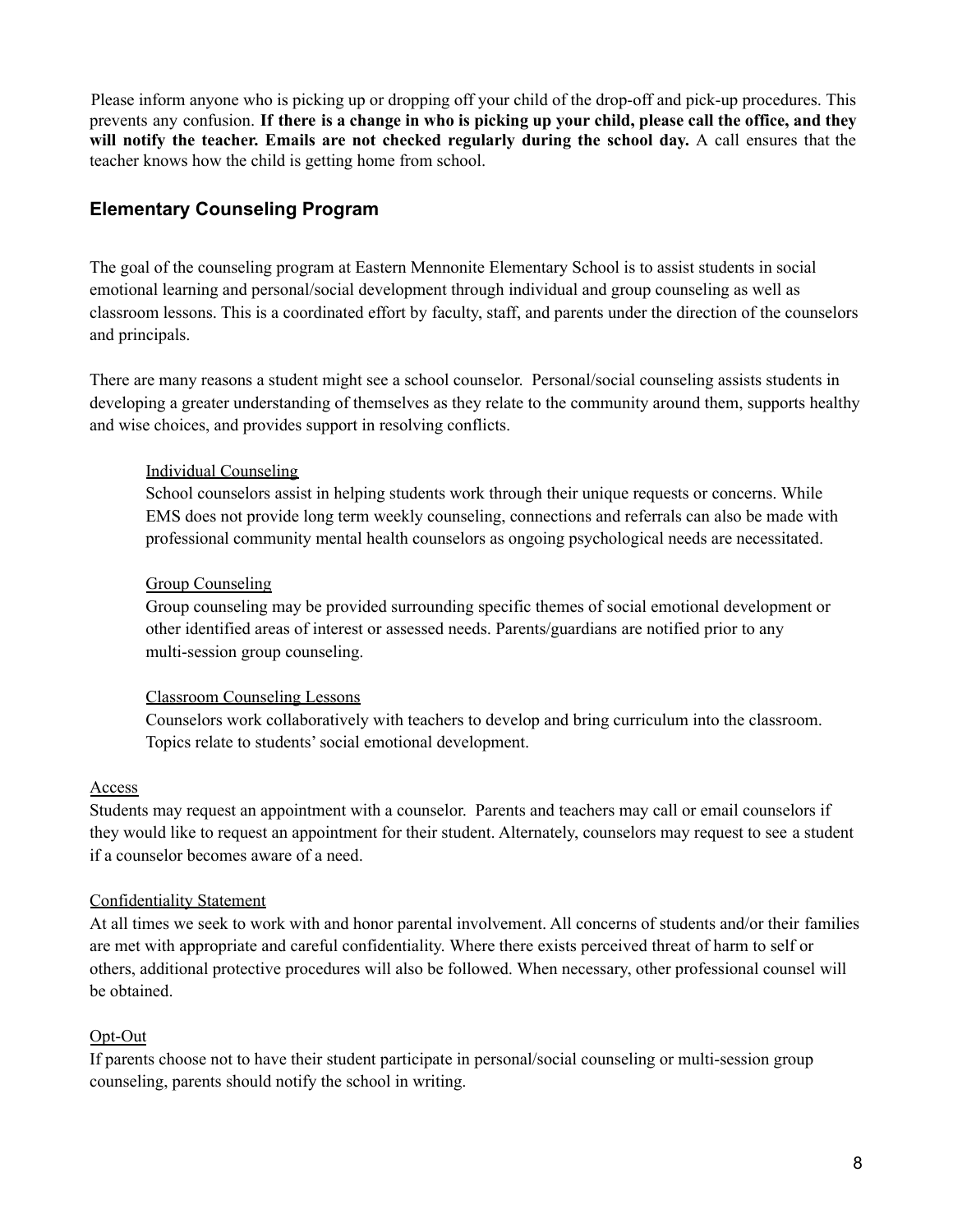## <span id="page-8-0"></span>**Emergency Drills**

Fire drills are conducted regularly with students; a tornado drill is conducted once a year. Intruder drills are reviewed with faculty and staff each fall. The school has a written procedure for all emergency drills, and teachers are proficient in drill procedures.

#### <span id="page-8-1"></span>**Faith Building Philosophy –** *see Appendix A*

## <span id="page-8-2"></span>**Field Trips**

All students will participate in field trips during the school year. Teachers will prepare students for the trip, carry out the trip with a plan, and will follow up with activities after the trip is completed. The purpose of field trips is to enhance the classroom learning and to add "real-world" experiences to the curriculum. All field trip costs are covered in the General Fee that is paid when your child enrolls.

Parents will sign a permission form electronically at the beginning of the school year giving permission for all field trips. Parents will be notified by newsletter or e-mail prior to each trip. Most often students will travel by bus to the field trip destination; however, there will be times when parents will be asked to drive and/or chaperone a trip. In all grades except kindergarten, we ask that younger siblings not attend field trips as this can take away from the students' experience.

## <span id="page-8-3"></span>**Financial Information**

We appreciate families keeping their accounts current. Please refer to your enrollment contract for detailed information regarding financial agreements with Eastern Mennonite School. A family's account must be current before their student may participate in fee-based activities such as Behind-the-Wheel, E-Term, special field trips, and extended summer trips.

- When payments are late or missed, the following protocol is enacted:
	- a. Immediately after a payment due date is missed or returned for non sufficient funds (NSF), the parent is notified via email from FACTS. FACTS continues to automatically communicate with parents as payments come due, with reminders of missed payments sent via the communication methods parents requested when they set up their FACTS account (email, phone, text).
	- b. When an account is 45 days past due (at least two missed payments), a letter from the Director of Business Affairs is sent via certified mail reiterating the importance of keeping the account up to date and outlining consequences of continued non-payment.
	- c. When an account is 60 days past due (two-three missed payments), the family is contacted via email with a follow-up phone call requesting a meeting to discuss next steps for resolution of the account, to include the following, in order of priority:
		- Student privilege limitations the student will not be able to participate in optional co-curriculars that incur additional costs, including athletics, optional field trips, higher cost E-Terms, AP exams, behind the wheel, summer experiences, etc.
		- Re-configuring Payment Agreement if there are temporary financial hardships, payments can be adjusted short-term, but will require catch-up payments before the end of the current year. (Mid-year changes to a payment agreement may result in future financial aid limitations.)
		- Securing a loan through a third-party financial institution to cover any past-due balance and remaining cost for current year. (This may result in a requirement for prepayment of at least a portion of tuition in future years.)
	- d. When an account is 90 days late (at least three missed payments), the Director of Business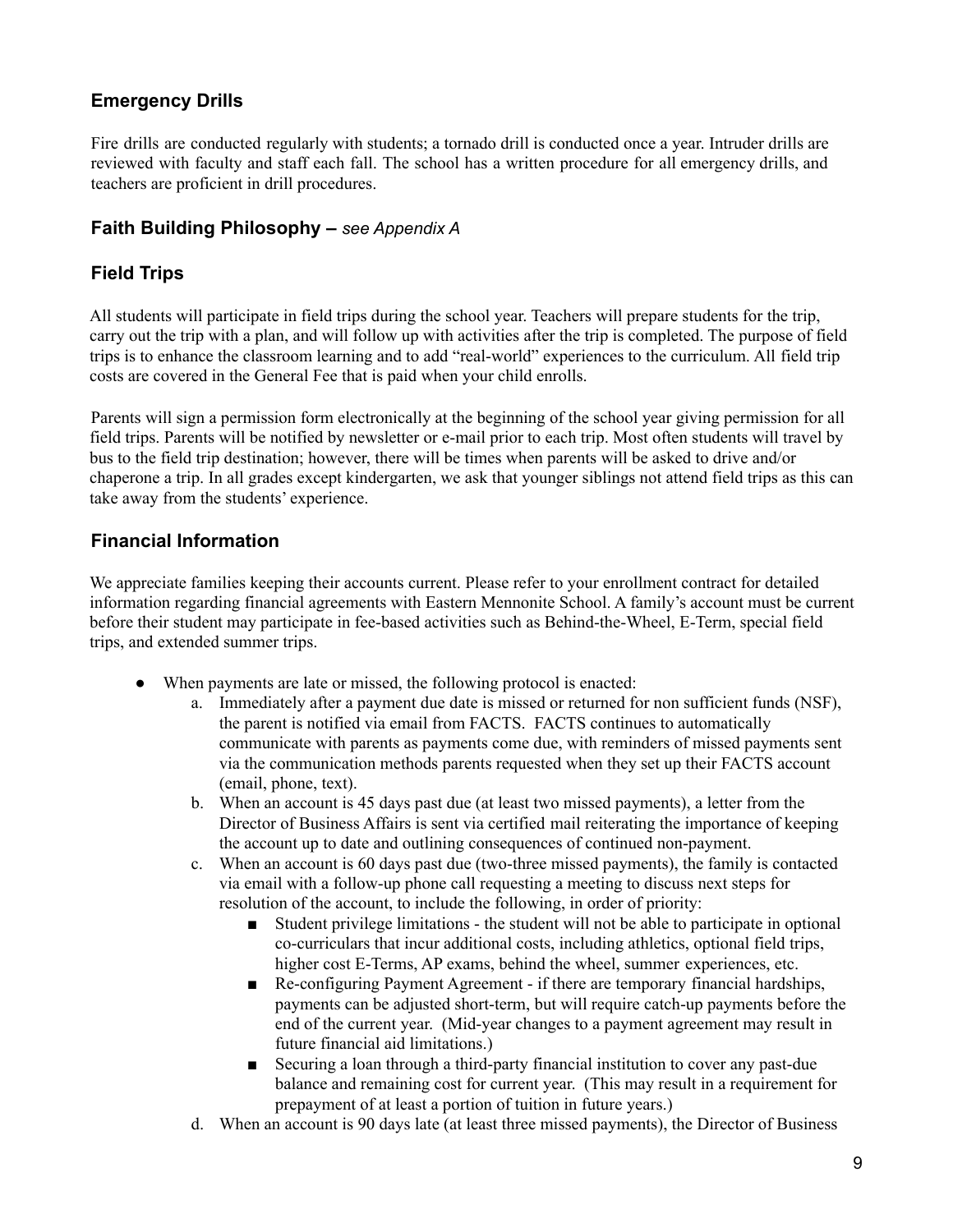Affairs will initiate withdrawal for student(s) at the end of the current semester unless the account is brought current prior to withdrawal date. If balance remains unpaid at the time of withdrawal, transcripts will be held until a signed Promissory Note (including payment plan) is signed. If any post-withdrawal payments are missed a warrant-in-debt is secured and a collection option is pursued (wage garnishment, judgement lien, etc).

#### <span id="page-9-0"></span>**Gatherings**

The "Gathering" is an important time for all students and teachers to meet and fellowship together as a community. Gathering takes place once a week on Wednesday mornings. This time may include singing, faith lessons from Pastors, student sharing of Bible verses or stories, hearing from community members about their experiences, and discussing upcoming events in the school. This can also be a time for students to practice speaking or performing in front of the group.

## **Graduation**

Graduation takes place on the last day of school at 10:30 a.m. All students participate in this ceremony in which the graduates are honored. Parents and other family members of the graduates are welcome to attend. A reception for the graduates and their families follows the ceremony.

## <span id="page-9-1"></span>**Homework**

The role of homework at EMES is to provide time for practice and reinforcement of skills. Some examples of homework might be reading, math, spelling practice, or a study guide for a test in the upper grades. Each teacher will communicate homework expectations with students and families at the beginning of the school year. We want to support family time and activities outside of the school day as well. We invite parents to communicate with their child's teacher in order to ensure that homework matches each individual child's needs.

#### <span id="page-9-2"></span>**Illness or Injury at School**

When the school cannot safely cope with a student illness or injury, parents will be contacted immediately, if possible. Student records are kept up to date with current telephone numbers for home, parents' work places, physician, and who to call in case of emergency. Parents should notify the school of any changes which occur throughout the year.

## <span id="page-9-3"></span>**Inquiry Night**

Inquiry Night takes place each year in February. Students in second through fifth grade develop, complete, and display projects of their interest. For the most part, these projects are completed in class and guided by the teacher; however, there may be students who need to complete some of the work at home. Students in kindergarten and first grade participate in group projects. Parents are invited to visit each project and talk with the creator. This is a great time for students to explain and discuss their procedure and results with others.

## <span id="page-9-4"></span>**Library**

The elementary library is located on the first floor of our building. Students have access to these books on a regular basis and have library class once a week. Students check books out for a week at a time, but are encouraged to renew them as needed. EMES library doesn't charge late fees, but households are asked to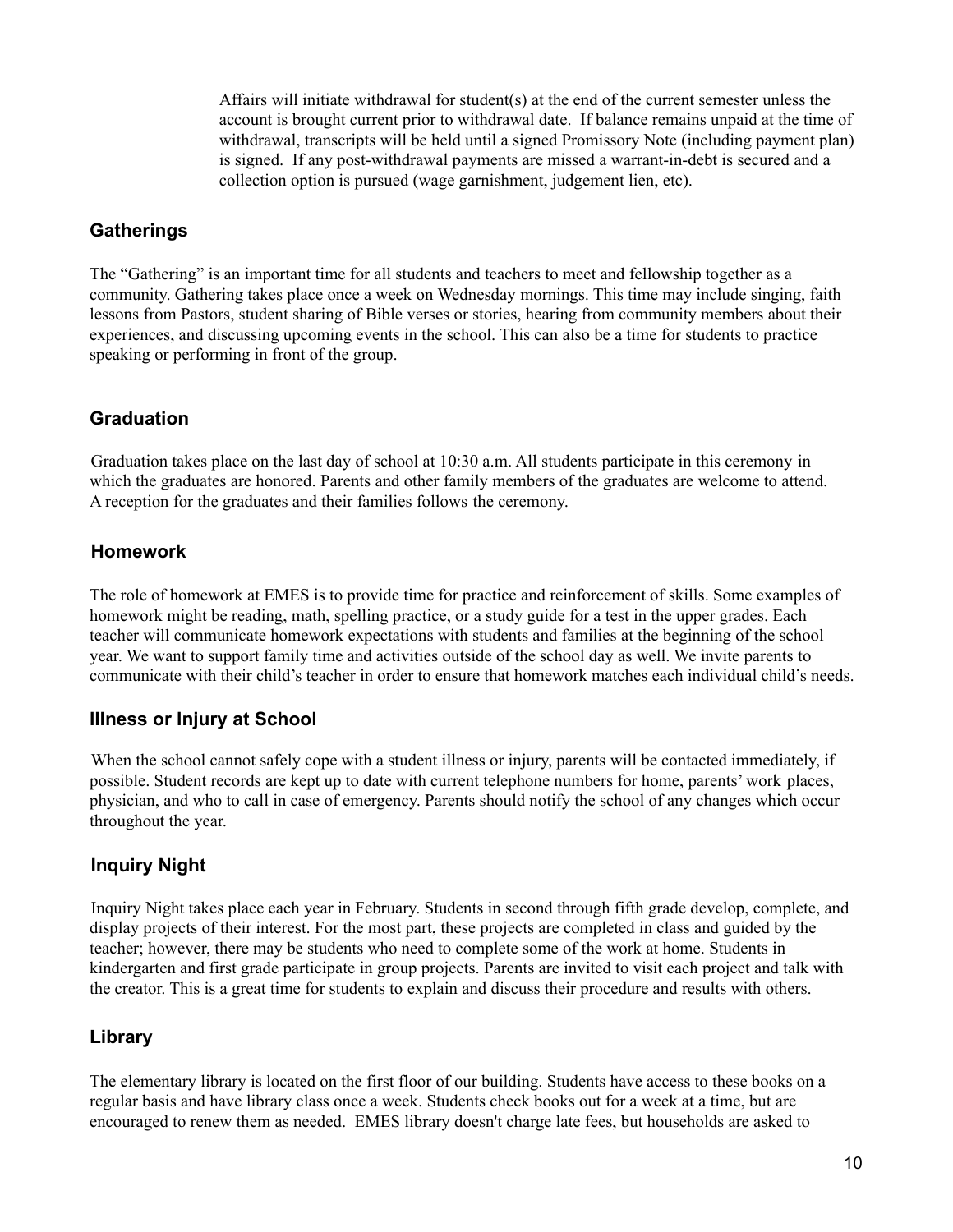reimburse the library when books are lost.

In addition, students will travel to the Massanutten Regional LIbrary regularly. This trip allows students access to a wider selection of books and engages them in life-long library skills. Parents are responsible for fines and books not returned.

Combined, these two library experiences encourage regular student reading, an excitement for books, and an opportunity to develop research skills.

## <span id="page-10-0"></span>**Lost and Found**

Lost and found items will be placed in a box located near the EMES office. These items are donated to a local organization if not claimed.

#### <span id="page-10-1"></span>**Lunch**

Lunch at EMES is a time for positive all-school interaction. Most often students sit with a variety of ages; however, on occasion, students sit with their classmates. Daily announcements are made and students sing or say a blessing before eating.

Students have the option of purchasing a school lunch from our dining hall. A menu will be provided each month so that families can decide on the meals they want their child to purchase. In addition, several special lunches are planned during the year. Parents and students are notified of the dates and costs of these special lunches.

#### <span id="page-10-2"></span>**Medicine and First Aid**

If a child needs to take medicine during school hours, please put it in its original container and take it to the office. **All medicine, including cough drops and vitamins, need to be kept in the office.** Students will receive their medicine from the office assistant so that it can be documented properly. For unexpected illness or emergency, Advil, Tylenol and Benadryl will be kept in the office. The office assistant will call a parent for permission if this medication is needed. The school maintains first aid supplies in the office for minor injuries.

The school must be made aware in writing of any special medical problems or allergic reactions which could cause a serious medical emergency. A medication authorization form will be provided by the school and needs to be signed by a physician.

## <span id="page-10-3"></span>**Parent Night**

Parent Night takes place in September of each new school year. This evening is a time for parents to hear from teachers about the routines and expectations of the school year. Parents are able to see the classroom, ask questions, and learn to know other parents in the school community. This event is not a time to discuss an individual child's progress. If you wish to have a conversation with the teacher about your child, please make an appointment at a different time.

## <span id="page-10-4"></span>**Parent Teacher Conferences**

Two conference days are scheduled each year. This gives the parent an opportunity to receive specific information about his or her child's progress. These conferences are very important; parents have important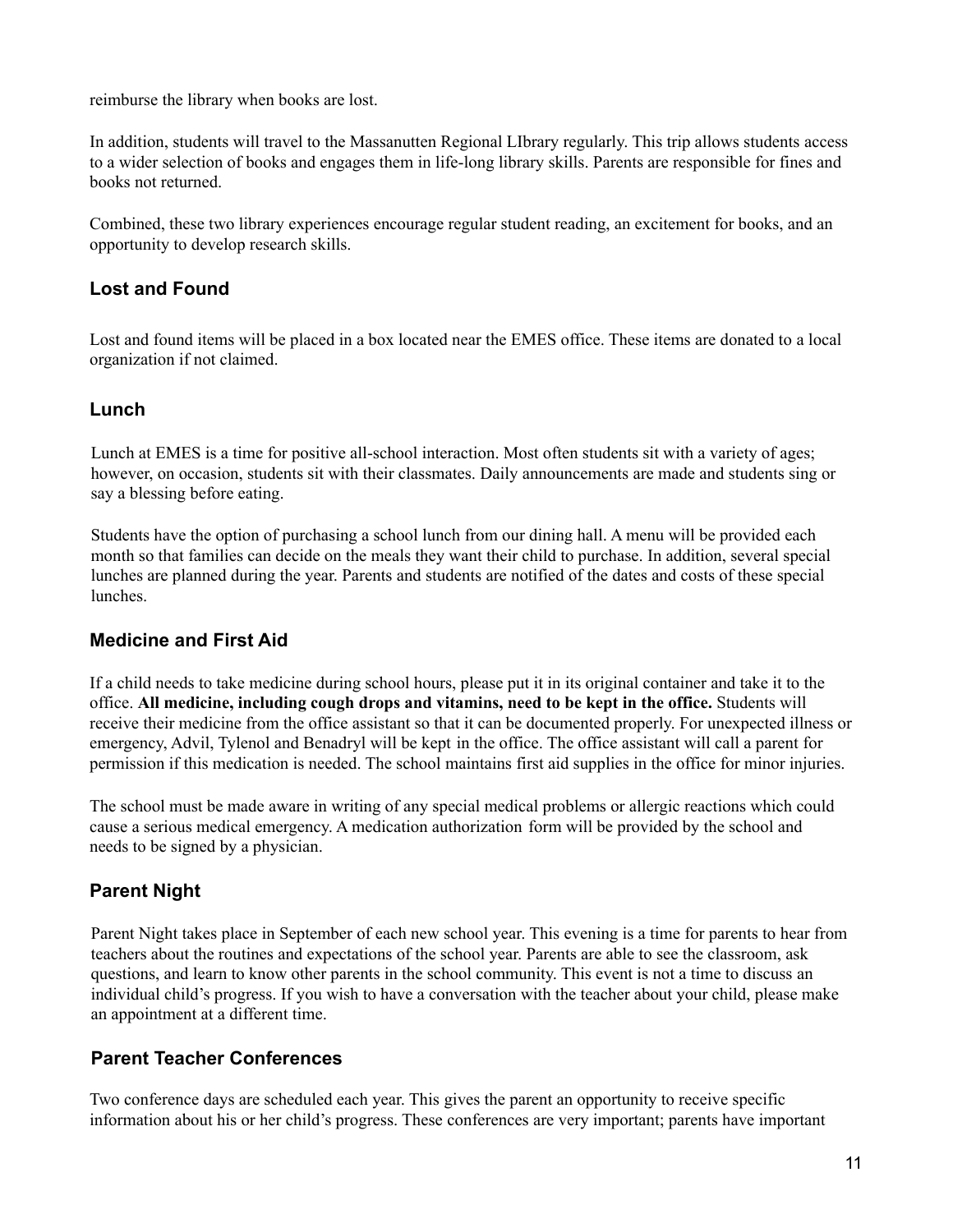insights to share about their child's learning. Teachers will communicate with parents about signing up for a conference time that suits the family's schedule. Conferences can also be scheduled at other times during the year as needed.

## <span id="page-11-0"></span>**Parent Teacher Fellowship – PTF**

The PTF operates as a support to the school's mission. As part of our mission, we value the connection between home and school. Parent volunteers are important to the success of the school. They offer time, talents, expertise, and wisdom to us and our students. We encourage each parent to consider volunteering 10 hours each school year as a way to support the school.

The PTF executive team oversees the various activities and projects of the organization throughout the school year. The funds raised each year are used to support the school's program. All parents are members of the PTF and are invited to participate in the PTF sponsored activities throughout the year. Parents are invited to contact one of the executive team members to inquire about current needs. A survey is sent out each summer giving parents the opportunity to volunteer in specific areas.

## <span id="page-11-1"></span>**Privacy Statement**

Unless the school is notified in writing and until the school is notified in writing by a parent or legal guardian, the following are considered items of public information and may be released publicly upon request, or as needed in school publications: student name, address, phone number, age and year in school; and parents' names, address, phone number and email addresses.

## <span id="page-11-2"></span>**Progress Reports**

Progress reports are sent quarterly. They include checklists for skills as well as narrative comments. Fourth and fifth grade progress reports include percentages for each subject area. This is calculated by averaging a variety of scores taken throughout the quarter. During the second semester, third, fourth, and fifth graders will be given test averages for some of the subject areas as well.

Conferences are held twice a year, in the fall and spring. Teachers contact parents to set up a meeting time. This is a time to celebrate your child's accomplishments and to look at areas that need improvement. Parental presence at conferences is important.

## <span id="page-11-3"></span>**Readmission**

A readmission Form will be sent to the home of each current student in February. This should be returned by March 15. The Student General Fee will be billed on the April statement and is due by April 17.

## <span id="page-11-4"></span>**School Closings**

When there is inclement weather, listen to TV3 as well as various radio stations for closing announcements. The announcement will be made as "Eastern Mennonite School" and includes elementary, middle and high school. An Opt-in Text Alert Service is also available to parents. More information about this service will be available at the beginning of the school year.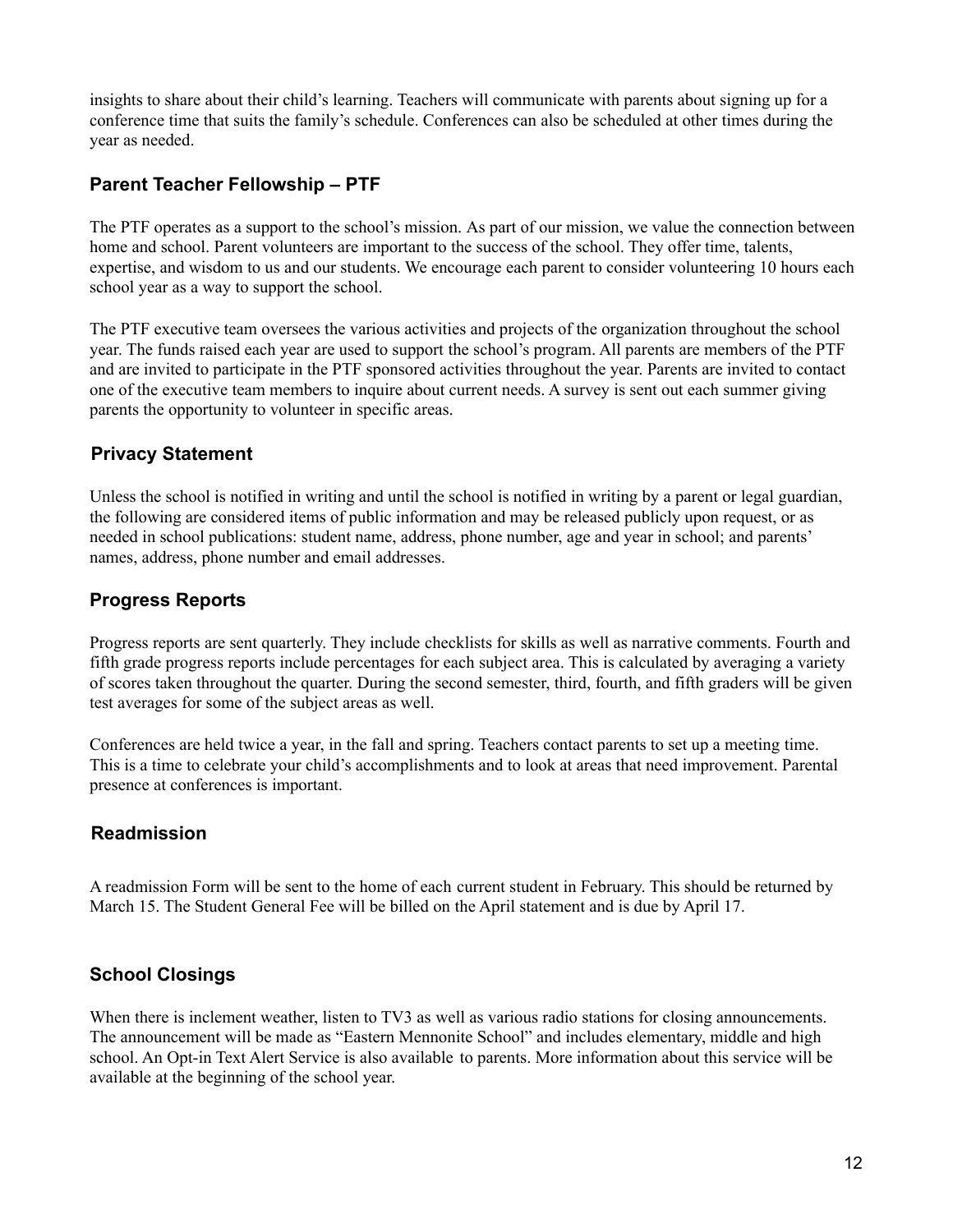#### <span id="page-12-0"></span>**Snacks**

Students are encouraged to bring a healthy snack to school. All students have recess or another designated time when they may eat their snacks in the morning.

On occasion, there are special snacks served during the school day for birthdays and other celebrations. **All snacks that are made in school or brought to school by parents should be nut free.** This allows for the safety of all students. If a child has a specific food allergy, parents should notify the teacher so she can be aware of this and/or have a special snack stored at school for these occasions. In general, students do not receive candy as treats during school.

#### <span id="page-12-1"></span>**Specialty Class Descriptions** *– see Appendix C*

## <span id="page-12-2"></span>**Supply Lists**

Parents will receive a supply list for their children in July. Students should bring those supplies on the first day of school or on Back to School Night. Some items children will keep in their desks for their personal use. Other items will be used collectively. Items such as paper and pencils will need to be replenished during the year.

## <span id="page-12-3"></span>**Testing**

Students in fourth grade take the ACT Aspire national standardized test each spring. These test scores are used, along with quarterly progress reports, as one measure of the students' academic success. Parents receive a summary report of their child's progress in August. Any questions regarding this report should be directed to the principal, Maria Archer.

#### <span id="page-12-4"></span>**Transfers/Withdrawals**

When a parent decides to transfer or needs to withdraw a student from EMES, the parent should begin the process by notifying the Elementary Principal. They should then complete the official forms and see that all outstanding bills and accounts are paid.

#### <span id="page-12-5"></span>**Visitors**

We encourage current parents to visit classes at EMES. If you want to visit a class, please contact your child's teacher to arrange a convenient time.

During the school year prospective parents and students visit EMES classes. This is a wonderful chance for us to "showcase" our school and program. We encourage our current students to be friendly and to welcome visitors. All visitors should check in at the front desk.

## <span id="page-12-6"></span>**Yearbook**

Each year a yearbook is coordinated by a parent volunteer. Photos are gathered throughout the year so they can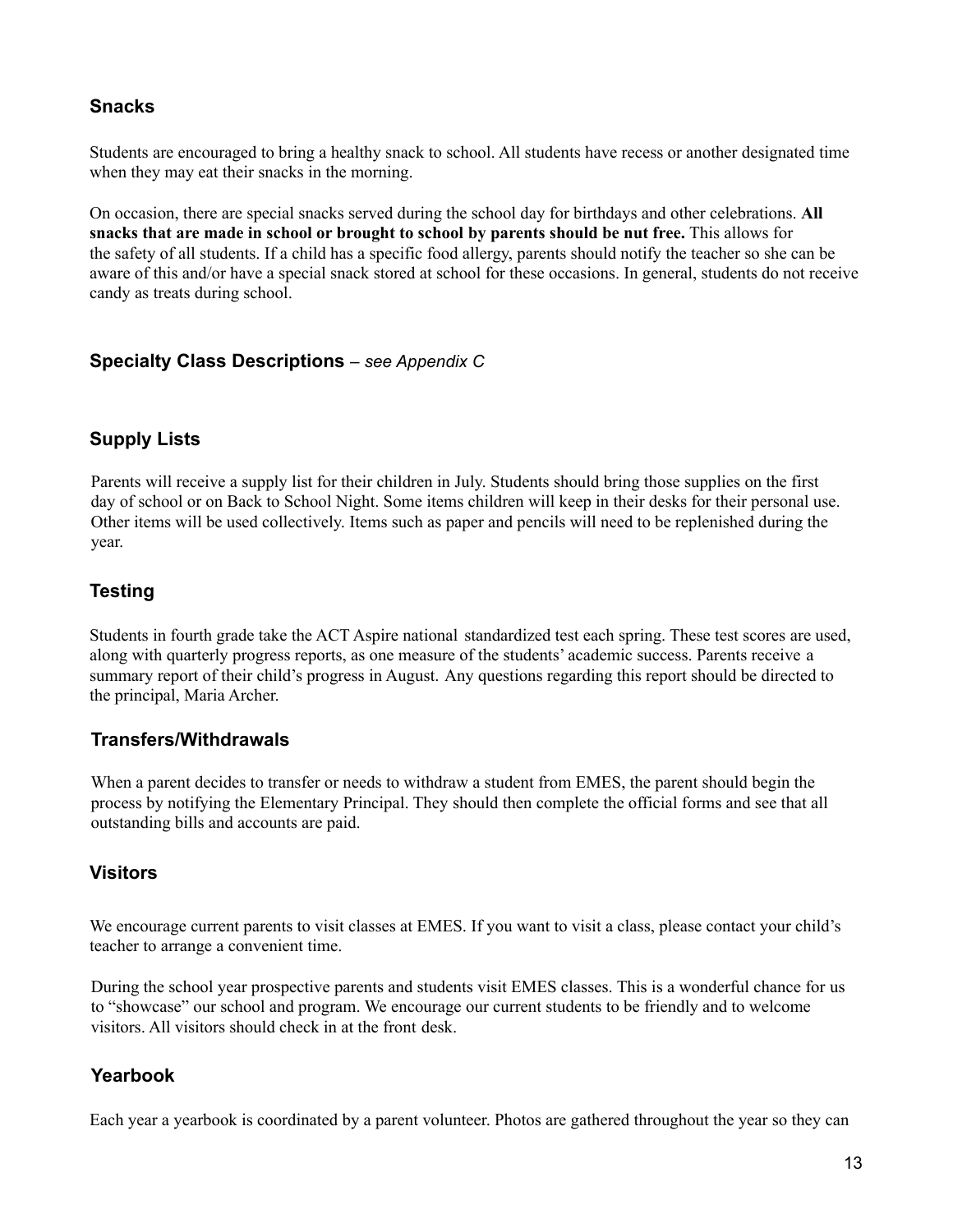be used in the yearbook production. Fourth and fifth graders design the yearbook cover. The cost of the yearbook is included in the General Fee paid upon enrolling.

#### *Appendix A*

# **EMES Curriculum Overview**

<span id="page-13-0"></span>**Language Arts** is the core of the academic curriculum at EMES because it permeates every other area of study. Students learn to write with clarity, organization, and creativity. Within the context of each piece, students learn grammar concepts in order to make their own writing more effective. Students read class novels, short stories, non-fiction books and articles, as well as other kinds of writing to build upon their reading skills, to learn new vocabulary, to study effective writing techniques, and to enjoy and learn from others' stories. We emphasize reading and hearing stories from varied perspectives, intentionally including BIPOC characters and authors.

EMES uses the *Everyday Mathematics* program developed at the University of Chicago. This program connects each new concept to its use in the "real world." Students use "hands on" activities and manipulatives to reinforce the concepts. Games are played to reinforce math facts and problem-solving skills. The curriculum has review built into each new lesson so that students continue to use the new concepts every day.

The **social studies** curriculum is *Social Studies/History Alive*. This program helps students make connections between historical events and life today by integrating role-plays, small group problem-solving challenges, and simulations into each unit of study. We emphasize looking at historical events from varied perspectives. Students begin to think about how and why people made decisions in the past and how those decisions affect communities large and small even today.

Like math, the **science** curriculum incorporates experiential learning by using an inquiry approach. Students ask central questions, conduct experiments, collect data, and draw conclusions. Students also learn to gather information from a variety of sources including their own experiments, textbooks, trade books, and experts in the field. This approach to "doing" science gives students experience practicing the skills of being a scientist, not just reading about them. It also creates a culture where students are actively engaged in their own learning.

The specialty areas of study include **art**, **music**, **Spanish**, **physical education**, and **peacebuilding.** For a description of each area see Appendix B and Appendix C.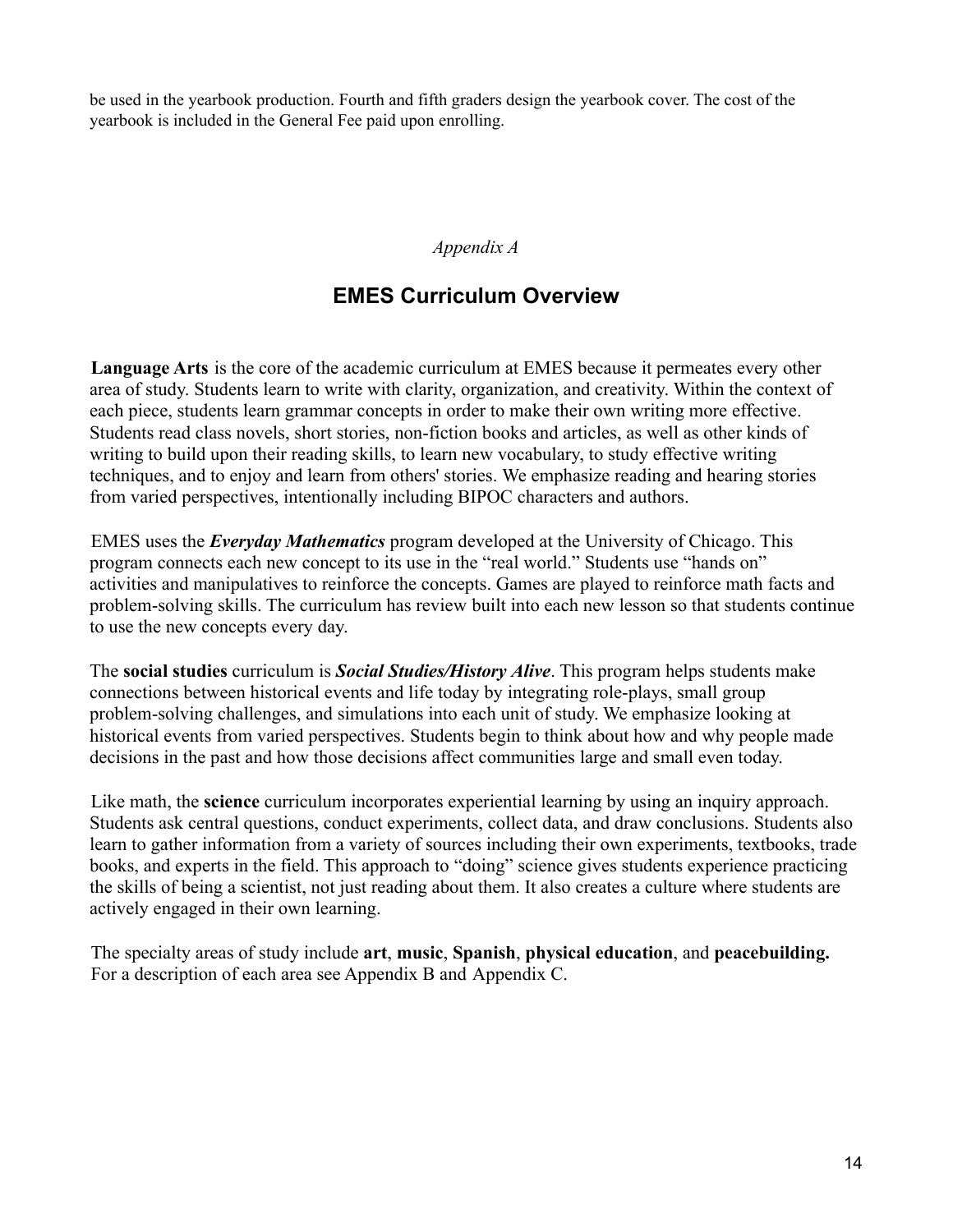#### *Appendix B*

## **Faith Building Philosophy**

<span id="page-14-0"></span>The Mennonite values of following Jesus in daily life, peacemaking, and service to others are central at EMES. Learning to understand others and to help those around us is part of living peacefully together in community. This includes the school community, local community, as well as the global community. Therefore, the focus of spiritual growth at the elementary school centers on Jesus as an example and model for our lives. By reading and hearing about Jesus' life and the stories Jesus told to others, students see this example most clearly. Students gain an understanding of God's love for them, while opening their arms to others who are different. The peacebuilding program at EMES is intended to support the teaching that the students' home churches provide for them.

EMES students meet once a week in Gathering to sing, hear stories of Jesus, share faith stories, and to hear others share how they live out their faith in the world. It is also a time for students to hear from families in our school community that have different faith perspectives. A theme is chosen each year, and the sharing in Gathering is focused around this theme. During certain events in the Church calendar, such as Easter and Christmas, students participate in special all-school Gatherings.

Pastors from the churches that EMES students attend are invited to share in our Gathering time to contribute to the spiritual growth of the students. Students are also encouraged to participate in the Church life of their home congregations.

Students also participate in a weekly Peacebuilding class. During this time, they also discern ways they can be contributing members of the community while focusing on service to others and on taking care of our world. Students learn and practice skills to help them feel and show empathy towards others and make caring and responsible decisions; they develop and maintain collaborative relationships where they can learn to problem-solve together. Each classroom teacher integrates these themes into the daily routines. In all classes, students are challenged to follow Jesus' example by looking at the world from the eyes of others and finding ways they can help those around them.

Students' spiritual growth is fostered each day in the classroom as they are given opportunities to talk about questions they face in everyday life and to share and develop their beliefs. Students are also encouraged to celebrate God's creation as they interact with their classmates and as they study and appreciate nature around them. Every day teachers model their faith as they create a respectful classroom where everyone is heard and honesty and integrity are valued. The *Encounter* curriculum, developed by Mennonite Education Council, is used in each classroom to guide faith development.

*Encounter* uses a narrative approach to teaching about the Bible with the incarnation as its base. It tells stories in a way that highlights God at work through human characters in the story. Stories are told and often followed by wondering questions that lead students out of their individual worlds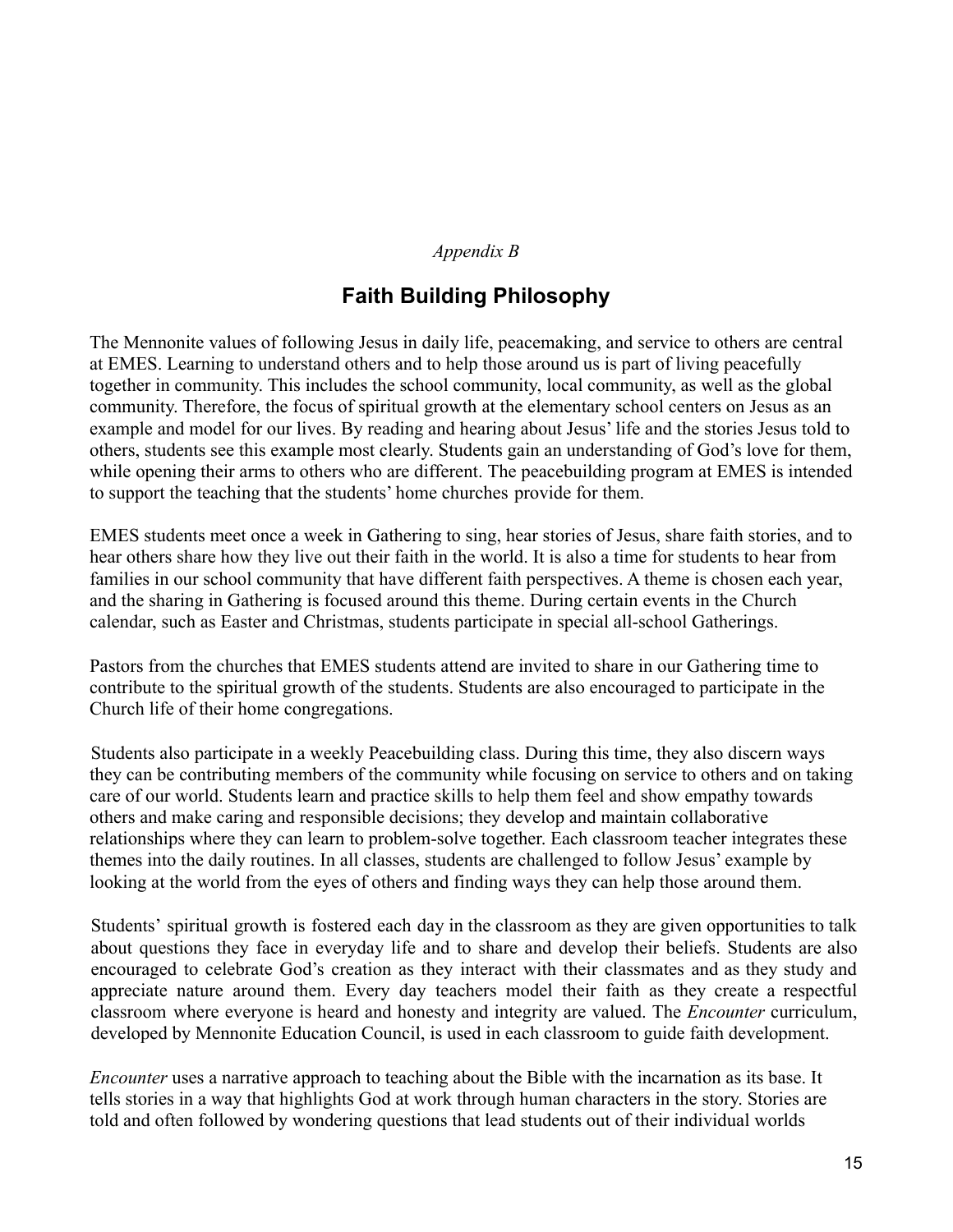and into the larger world of faith. Through this curriculum students will grow in their capacity and willingness to respond to join God's work including breaking down dividing walls, working against oppression, practicing compassion, sharing wisdom, and living lives of peace, justice, and service.

## *Appendix C*

# **Specialty Class Descriptions**

#### <span id="page-15-0"></span>**Music**

EMES's music curriculum is based on the Kodály approach, which uses excellent quality, authentic folksongs and singing games from around the world, art music, and other experiences to lead students to a love of music and a high level of musicianship, including

music reading. The approach bases instruction on the developmental readiness of each child. It is singing-based but also incorporates musical instruments including recorder, which begins in  $3<sup>rd</sup>$  grade. While the main goal of the music curriculum is to develop our students' musicianship, we also know that music reinforces other academic subjects. (The Kodály approach has been linked in several studies to a significant increase in test scores, especially in math.) We also believe in music's power to further our students' development as whole people and to bring us closer to God and to each other.

## **Art**

We believe that art is fundamental to the complete education of a developing child. Because we are created in the image of God the Creator, we believe that the arts can be the vehicle to release that creativity in each of us. Through a variety of teaching strategies, art media and disciplines, students can explore and express their reactions to the world they live in, their family unit, and the faith they are developing. The teaching of art lends itself well to the development of virtues in students. It is especially useful in stimulating creative, lateral thinking and learning persistence. We aim to develop and reinforce a healthy self-concept through success in the creative process and to open the door to future creative pursuits.

#### **Physical Education**

Physical activity is critical to the development and maintenance of good health in the elementary years. The goal of physical education at EMES is to develop physically educated individuals who have the knowledge, skills and confidence to enjoy a lifetime of healthy physical activity. We know that some students are gifted in the area of physical activity and we recognize these gifts; we also believe that all students can grow to be more physically competent. Students participate in P.E. class four days a week where they learn the importance of being physically fit and living an active life. In addition, good sportsmanship is emphasized as well as fair play. Emphasis is on including all teammates as opposed to keeping score.

## **Spanish**

The Spanish program at EMES embraces the concept that the world is a global community. Learning another language exposes children to other ways of looking at the world and helps them understand that they are a part of this global community. The curriculum in kindergarten through fifth grade focuses on conversational Spanish where the topics mirror students' life experiences. In addition, the older students